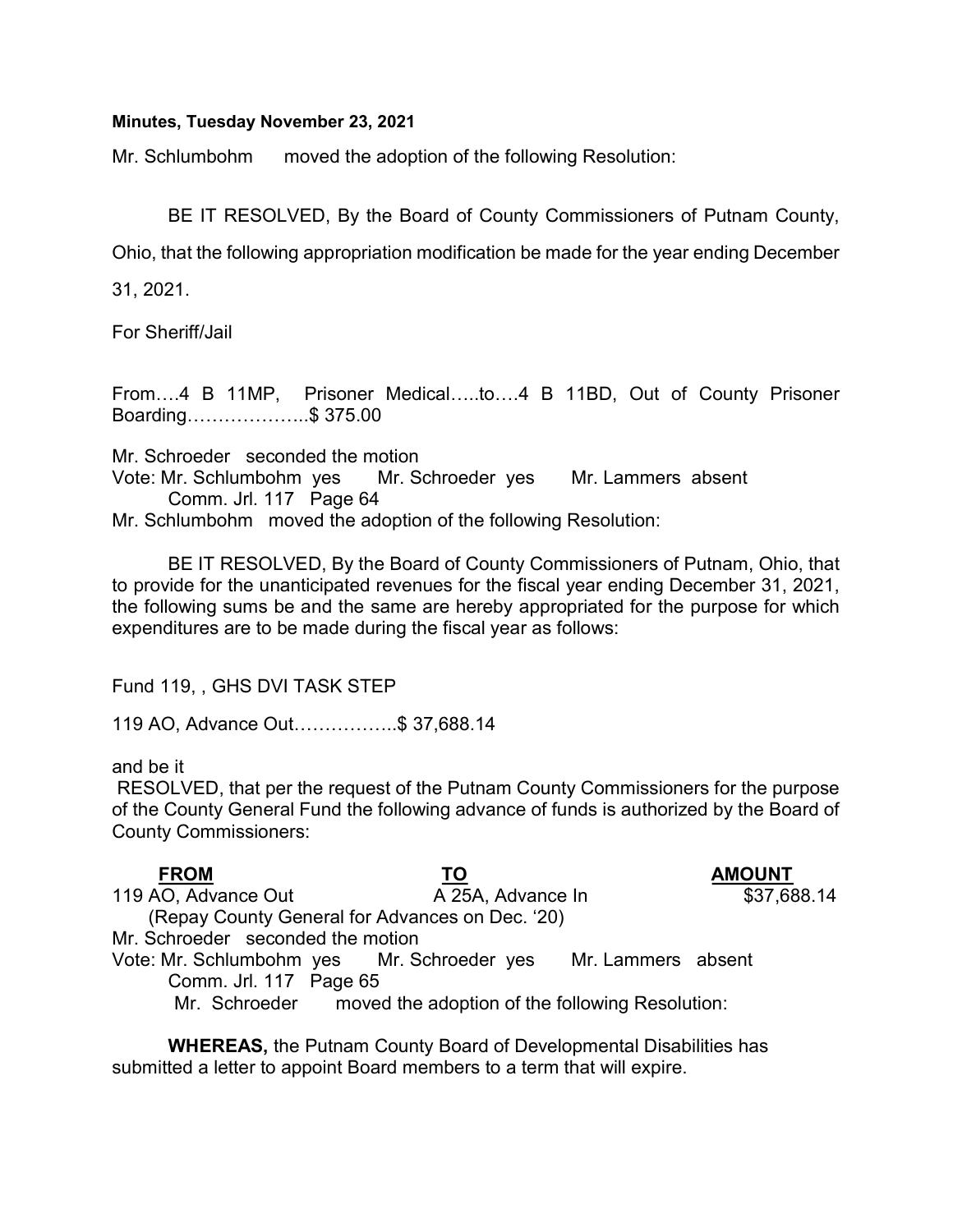WHEREAS, Joe Fortman has a term that will expire December 31, 2021 and is not seeking to be reappointed.

WHEREAS, Mrs. Amber Niese of Miller City has expressed interest to fill that vacancy.

now therefore be it

RESOLVED, The Board of County Commissioners does hereby appoint Amber Niese as a member of the Putnam County Board of Developmental Disabilities who wishes to serve a four year term. and be it further

RESOLVED, The following are members of the Putnam County Board of the Developmental Disabilities Board:

| <b>NAME</b>                                                                                      | <b>TERM</b>     | <b>APPOINTED BY</b>                                                | <b>TERM</b><br><b>EXPIRES</b> |  |
|--------------------------------------------------------------------------------------------------|-----------------|--------------------------------------------------------------------|-------------------------------|--|
| <b>Greg Kamphaus</b><br>318 N. Main St.<br>Columbus Grove, OH 45830                              | 2 <sub>nd</sub> | Probate<br>Family member requirement                               | 12/31/2024                    |  |
| <b>Kevin Erford</b><br>108 First St.                                                             | 1st             | Commissioners<br>Miller City, Ohio 45864 Family member requirement | 12/31/2024                    |  |
| <b>Chuck Daniels</b><br>110 Eastwick Dr.<br>Ottawa, OH 45875                                     | 1st             | Commissioners                                                      | 12/31/2024                    |  |
| <b>Amber Niese</b><br>1501 Road 15.,<br>Leipsic, OH 45856 Family member requirement              | 1st             | Commissioners                                                      | 12/31/2025                    |  |
| Sue Schroeder<br>20 Rush Street<br>Leipsic, OH 45856                                             | 3rd             | Commissioners                                                      | 12/31/2025                    |  |
| <b>Shea Nichols</b><br>113 Sophia Lane<br>Ottawa, OH 45875                                       | 3rd             | Probate                                                            | 12/31/2025                    |  |
| <b>Scott Mangas</b><br>P.O. Box 294<br>Ottoville, OH 45876<br>Mr. Schlumbohm seconded the motion | 2 <sub>nd</sub> | Commissioners                                                      | 12/31/2023                    |  |
| Mr. Schroeder yes<br>Vote: Mr. Schlumbohm yes<br>Mr. Lammers absent<br>Comm. Jrl. 117 Page 66-67 |                 |                                                                    |                               |  |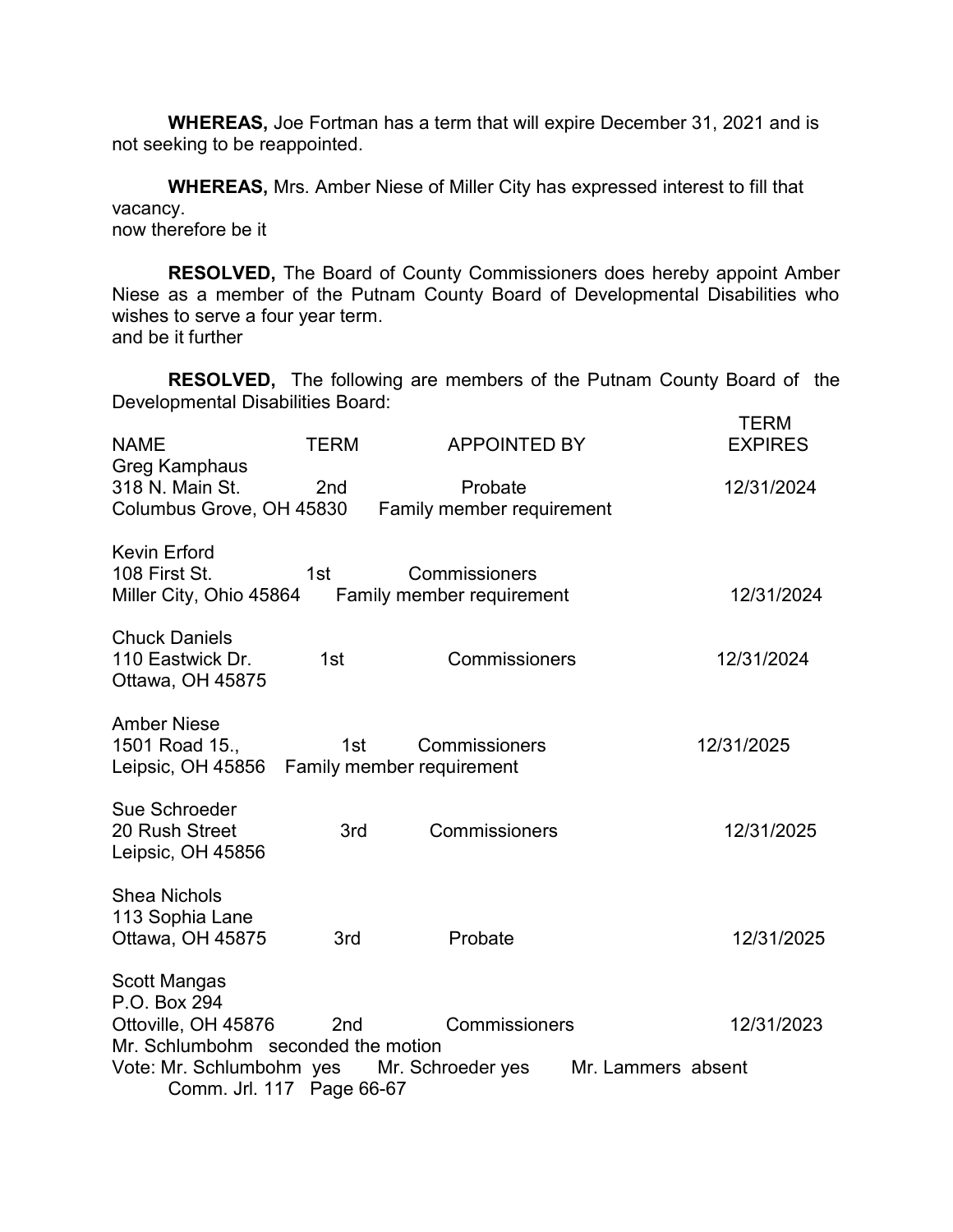Mr. Schlumbohm moved the adoption of the following Resolution:

BE IT RESOLVED, By the Board of County Commissioners of Putnam County,

Ohio, that the following appropriation modification be made for the year ending December

31, 2021.

Fund 001 For Board of Elections... From…3 A 3, Computer Fees…to....3 A 10, Postage….\$ 4,000.00 Mr. Schroeder seconded the motion Vote: Mr. Schlumbohm yes Mr. Schroeder yes Mr. Lammers absent Comm. Jrl. 117 Page 68

Mr. Schlumbohm moved the adoption of the following Resolution:

 BE IT RESOLVED, By the Board of County Commissioners of Putnam County, Ohio, that the following appropriation modification be made for the year ending December 31, 2021.

For Airport…… From….5 A 3, Supplies………to….5 A 2, Salaries, Airport…….\$ 200.00 From…5 A 4, Equipment…….to….5 A 2, Salaries, Airport…….\$ 200.00 From……5 A 5, Contracts-Repairs…to….5 A 2, Salaries, Airport ….….\$ 19.00 Mr. Schroeder seconded the motion Vote: Mr. Schlumbohm yes Mr. Schroeder yes Mr. Lammers absent Comm. Jrl. 117 Page 69

Mr. Schlumbohm moved the adoption of the following Resolution:

BE IT RESOLVED, By the Board of County Commissioners of Putnam County,

Ohio, that the following appropriation modification be made for the year ending

December 31, 2021.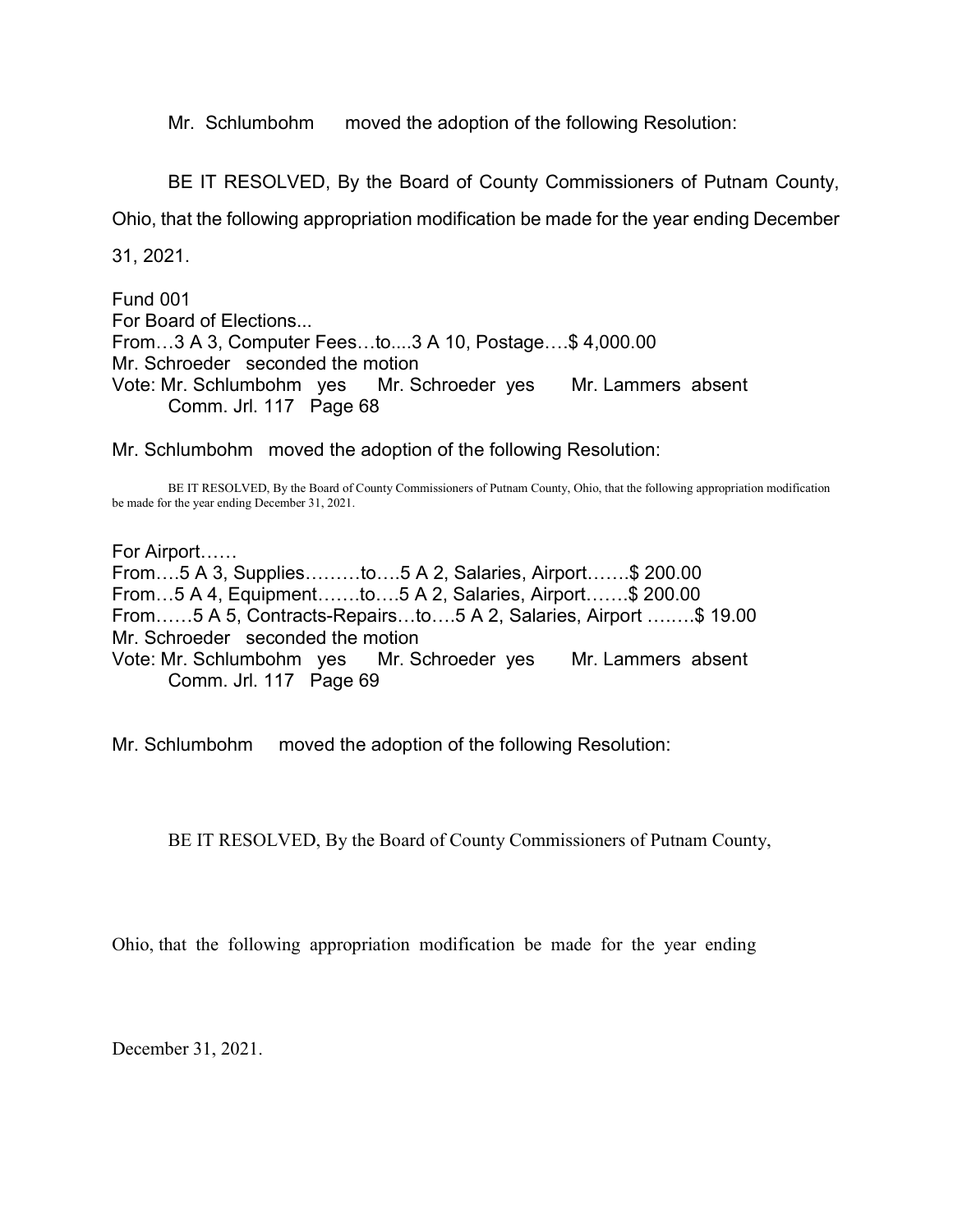For Commissioners

From….14 D 1, Various Settlement Fees………to…14 B 1, Accrued Vacation …\$2,366.40

Mr. Schroeder seconded the motion Vote: Mr. Schlumbohm yes Mr. Schroeder yes Mr. Lammers absent Comm. Jrl. 117 Page 70

Mr. Schroeder moved to sign the agreements for nursing and medical services at the jail between Board of Putnam County Commissioners and Kylie Baxter and Rachelle Roberts for the year of 2022.

Mr. Schlumbohm seconded the motion

Vote: Mr. Schlumbohm yes Mr. Schroeder yes Mr. Lammers absent Comm. Jrl. 117 Page 71-76

Mr. Schlumbohm moved the adoption of the following Resolution:

WHEREAS, The Board of County Commissioners deems it necessary to establish a new revenue line and appropriation line for the TAX EQUIVALENT fund.

now therefore, be it

RESOLVED, The Board of County Commissioners does hereby request the Putnam County Auditor to establish the following revenue lines:

106 OCCA – Ohio Concrete Crushing & Ag LLC TIF

RESOLVED, The Board of County Commissioners does hereby request the Putnam County Auditor to establish the following appropriation lines:

106 OCCA – Ohio Concrete Crushing & Ag LLC TIF

Mr. Schroeder seconded the motion Vote: Mr. Schlumbohm yes Mr. Schroeder yes Mr. Lammers absent Comm. Jrl. 117 Page 77

Mr. Schroeder moved the adoption of the following Resolution:

BE IT RESOLVED, By the Board of County Commissioners of Putnam County,

Ohio, that the following appropriation modification be made for the year ending December

31, 2021.

For Veterans Service Commission

From….9 D 2, Salary of VSO……..to…9D 3, Burial Plots & Markers…….\$ 35,000.00 From….9 C 6, Relief Allowance….to….9 C 9D, Other Expenses……..… \$35,000.00 From….9 D 8E, Veteran Transportation..to…9 C 9D, Other Expenses…\$20,000.00.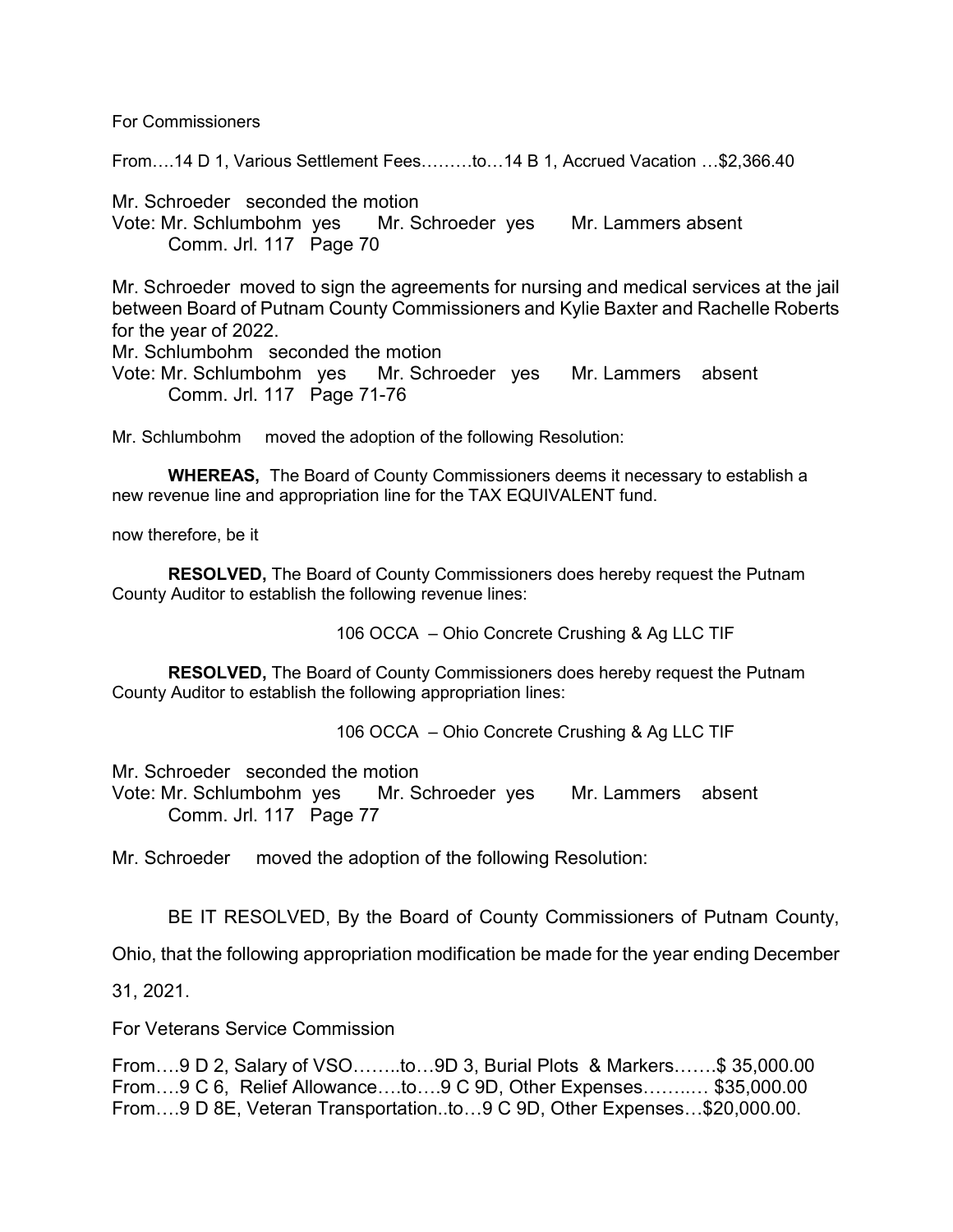Mr. Schlumbohm seconded the motion Vote: Mr. Schlumbohm yes Mr. Schroeder yes Mr. Lammers absent Comm. Jrl. 117 Page 78

Mr. Schlumbohm moved the adoption of the following Resolution:

 BE IT RESOLVED, By the Board of County Commissioners of Putnam, Ohio, that to provide for the unanticipated revenues for the fiscal year ending December 31, 2021, the following sums be and the same are hereby appropriated for the purpose for which expenditures are to be made during the fiscal year as follows:

Fund 041, T- CAP 41 EXP, Expenses ………….…..….……\$ 9,000.00 Mr. Schroeder seconded the motion Vote: Mr. Schlumbohm yes Mr. Schroeder yes Mr. Lammers absent Comm. Jrl. 117 Page 79

Mr. Schlumbohm moved the adoption of the following Resolution:

BE IT RESOLVED, By the Board of County Commissioners of Putnam County,

Ohio, that the following appropriation modification be made for the year ending

December 31, 2021:

Fund 001 County General

From…2 B 8, Witness Fees….…to…….. 2 B 6, Indigent Attorney…..….\$14,500.00 Mr. Schroeder seconded the motion Vote: Mr. Schlumbohm yes Mr. Schroeder yes Mr. Lammers absent Comm. Jrl. 117 Page 80

Mr. Schroeder moved to approve signing the ATM agreement between Adam J. Bellman, Inc. and Putnam County Commissioners for an ATM within the courthouse for public use for a 1 year starting Nov. 18, 2021.

Mr. Schlumbohm seconded the motion Vote: Mr. Schlumbohm yes Mr. Schroeder yes Mr. Lammers absent Comm. Jrl. 117 Page 81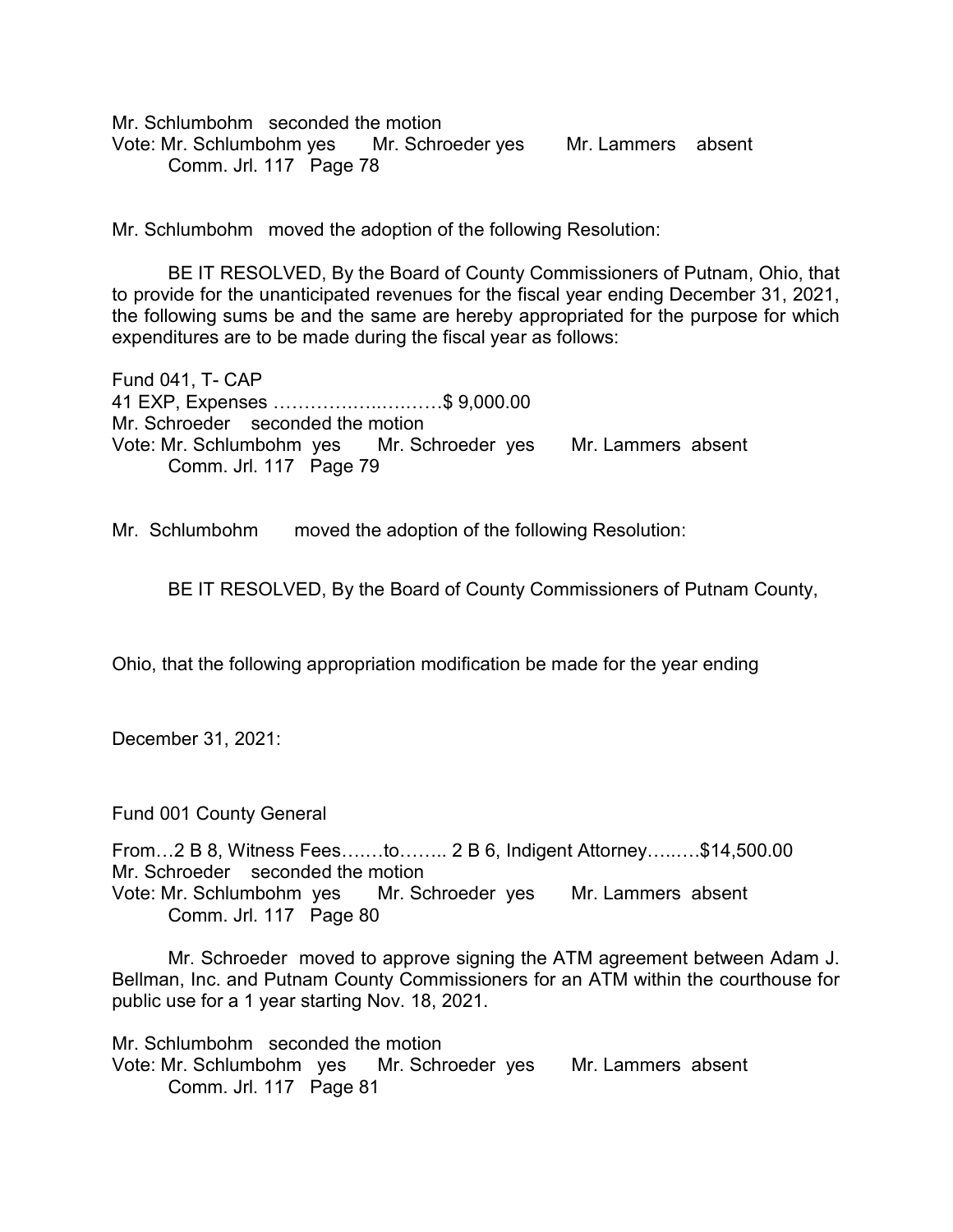Mr. Schroeder moved the adoption of the following Resolution:

 BE IT RESOLVED, By the Board of County Commissioners of Putnam, Ohio, that to provide for the unanticipated revenues for the fiscal year ending December 31, 2021, the following sums be and the same are hereby appropriated for the purpose for which expenditures are to be made during the fiscal year as follows:

Fund 022, Brookhill Center School 8 E 8, Contract Services………………………………….\$ 100,000.00 8 E 7D, Family Support Services………………………..\$ 15,000.00 Mr. Schlumbohm seconded the motion Vote: Mr. Schlumbohm yes Mr. Schroeder yes Mr. Lammers absent Comm. Jrl. 117 Page 82

## Now and Then Purchase orders

EMS……………………Purchase order 3820 Dog & Kennel...........Purchase order 43279 County General………Purchase order 43280 Mr. Schroeder moved to approve the then and now purchase orders. Mr. Schlumbohm seconded the motion.

Vote: Mr. Schlumbohm yes Mr. Schroeder yes Mr. Lammers absent Exceptions: Mr. Schlumbohm none Mr. Schroeder none Mr. Lammers Comm. Jrl. 117, Page 83

## Purchase orders and travel requests

Board of Elections………Purchase order to Ohio Assoc of Election Officials for 2022 Winter conference registration fee for \$ 900.00.

Sewer Dist #1……Purchase order to Water Equipment Co. for 1 5 hp gould pump for \$ 4300.00.

County General…..Purchase order to The Spyglass Group LLC for Telecommunication audit for \$ 1,260.00. Purchase order to Friends Office Supplies for paper & supplies for \$ 621.10

Job & Family…….Blanket purchase order for CCMEP TANF for \$10,000.00.

EMS……..Blanket purchase order for party supplies for M. Klear retirement for \$ 100.00. Purchase order to Kohls for party supplies for M. Klear retirement for \$ 177.00.

Capital Improvement……Purchase order to Stanley Convergent Security Solutions for new intercom system at the Jail for \$ 212150.00.

Mr. Schroeder moved to approve the purchase orders and travel requests. Mr. Schlumbohm seconded the motion.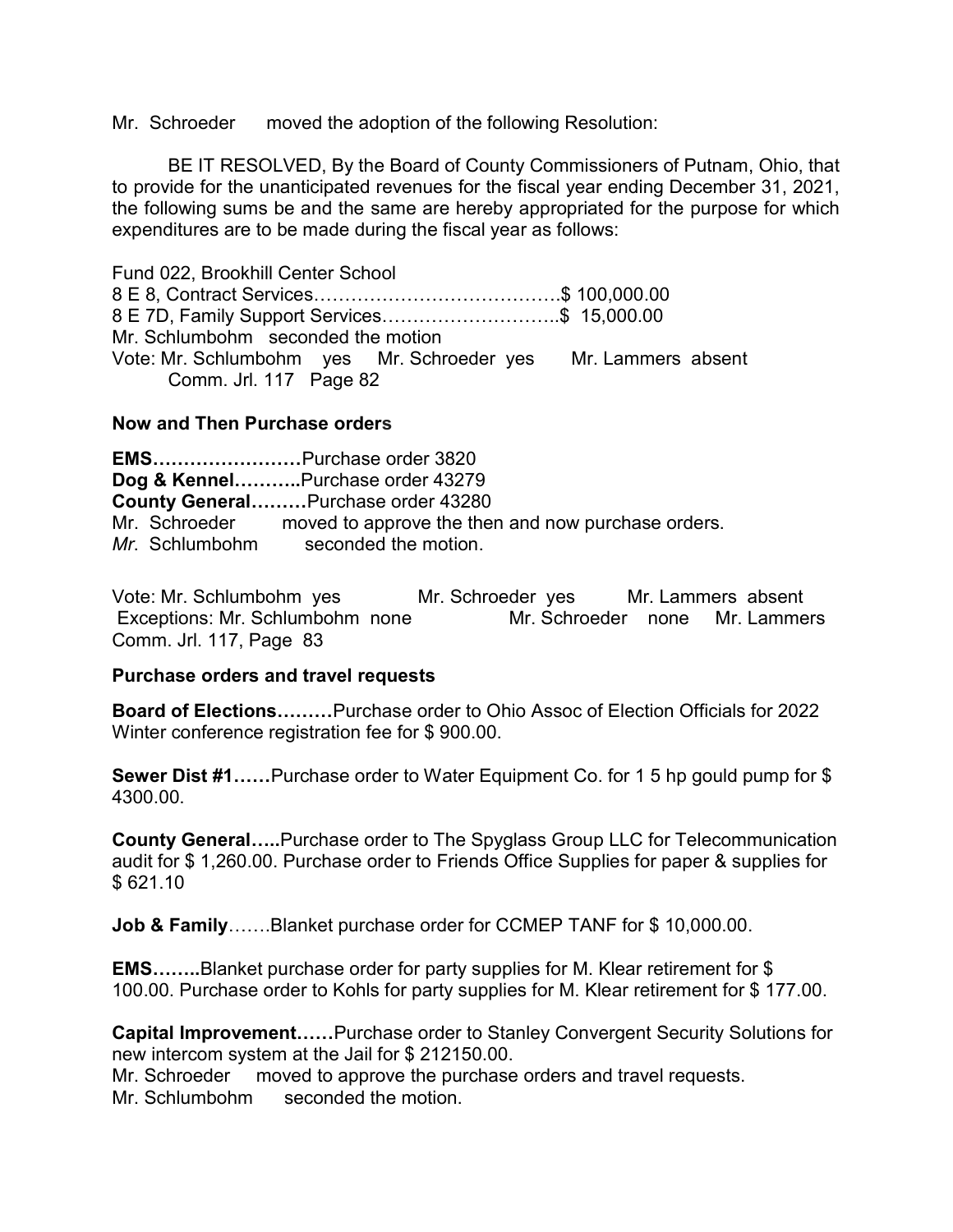Vote: Mr. Schlumbohm yes Mr. Schroeder yes Mr. Lammers absent Exceptions: Mr. Schlumbohm none Mr. Schroeder none Mr. Lammers

Judge Borer met with Commissioners Schroeder and Schlumbohm and Commissioner Lammers via teleconference to discuss an update of the 2022 budget. The Judge appreciates the cooperation of the Commissioners. The Judge is aware that there are new hires coming in at the rates that his experienced employees are making. The Judge is trying to get his employees up to a reasonable rate. He was not aware that all the County employees were getting a dollar raise for the COLA, which did not help with the difference in wages. The wages of the current employees were reviewed. All the employees need a bump in rates. The Commissioners gave proposed increases for his employees. The Judge will go back and figure, he is hoping this will entice his employees to stay so he does not have to find new people to hire in off the street for the same amount with no experience. The Judge has been frugal with his expenses to keep the budget in check. He also sits in for Judge Niese to save on visiting judge expenses. The Commissioners are willing to work with him for reasonable pay for his employees. Rob Fawcett met with Commissioners Schroeder and Schlumbohm and Lammers via teleconference to discuss the valuation on the AG Complex building. There have been major improvements done to the building so Rob is wanting the Commissioners to reevaluate to coverage. Rob showed the costs of the different levels of coverage and replacement. The Commissioners discussed the contents of the buildings. Rob explained the depreciation factors for the buildings. The Commissioners will review the income received from the building. The Commissioners are in agreement to increase the coverage to the next level. John informed Rob that the sprinkler system is operational and can be reviewed by the fire department. Rob brought up the airport insurance renewal, which needed a signature. CORSA does not cover airports, the policy is through Ace.

Ty Matthews a candidate for State Representative met with Commissioners Schroeder and Schlumbohm, Commissioner Lammers listened via teleconference to introduce himself. Commissioners Schroeder, Schlumbohm met Ty at the RCC meeting and were impressed with him. Ty is focusing his campaign on God, Country and Family. Ty's father was a missionary in Brazil and his mother is form Brazil. Ty's father now owns a construction supply business in Findlay. Ty has served in the National Guard. Ty believes the representatives should truly represent the people. To improved the State government we need to start at the local level. Medicinal marijuana was discussed. Land banks were also discussed. Ohio breeds excellence, and Putnam County has a range of ages. Workforce is an important factor right now. There are approx. 400 jobs that go unfilled every day within Putnam County. With the shortage in workers will it drive the market to go automated to lessen the need for workers. Commissioner Lammers asked about some of the conversative views of Mr. Matthews regarding the second amendment. With his military background Mr. Matthews is in favor of gun rights. There are some policies by some banks to not let the fire arm industry borrow money, as there another trying to not let the fossil fuels borrow money. He is against the banks being able to discriminate against anyone. He believes politics is the battleground of world views. This wokeism is a battle of this new current generation. There are a lot of high school students from northwest Ohio who are Trump supporters. The high